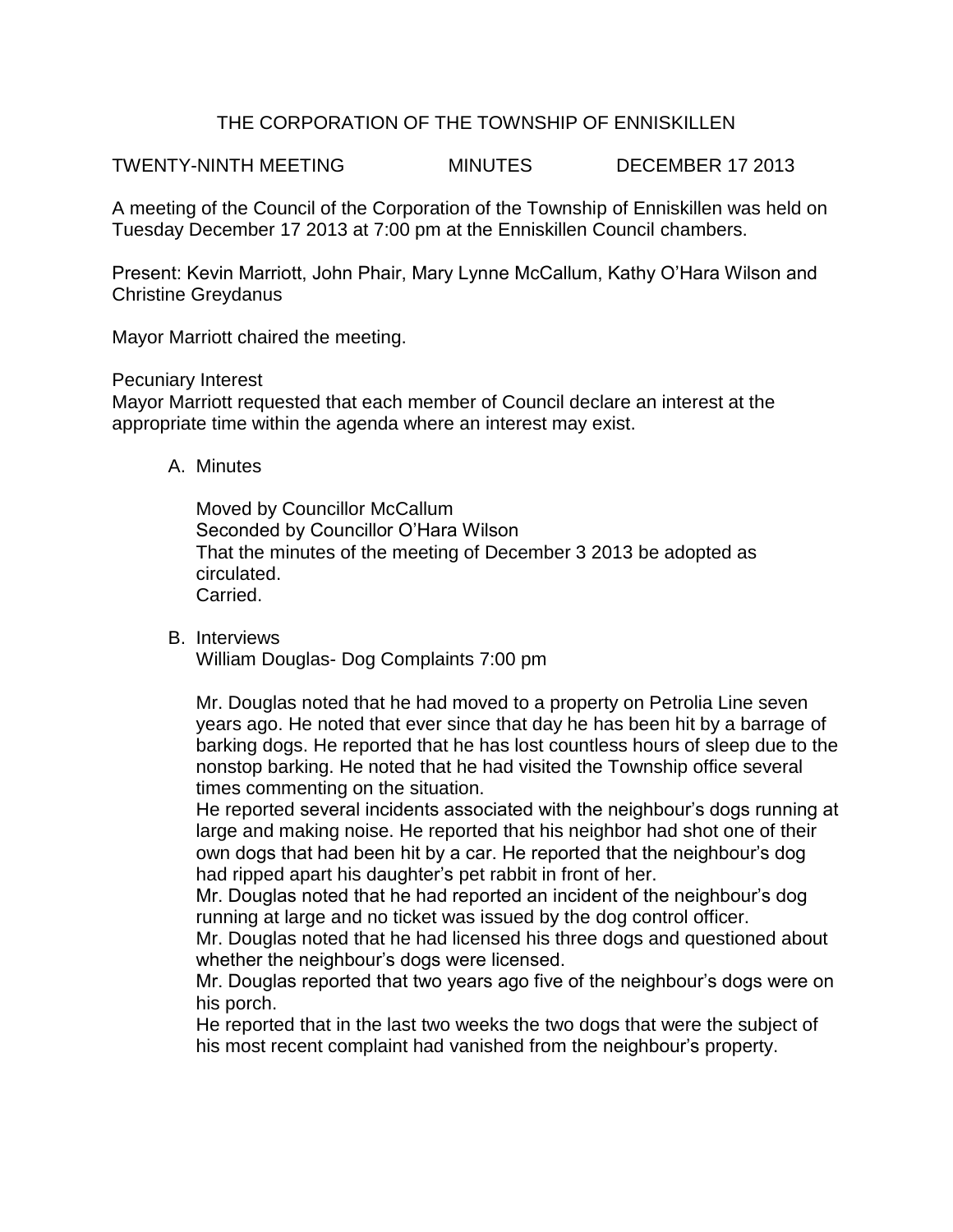Mr. Douglas noted that he had a heated exchange with his neighbour in the grocery store. He reported to Council that the Ontario Provincial Police had warned him not to harm his neighbour's dogs.

Mr. Douglas requested that Council act to address the concerns about the dogs running at large and barking.

Mr. Douglas noted that the dog control officer had stated that there had not been a call from him for a year and a half. Mr. Douglas noted that the issues with the neighbour's dogs have not gone away.

Mr. Douglas reported that the neighbour's had started the construction of a fence but it was left open ended. He noted that the dog kennel was 80 feet from his house.

Mayor Marriott noted that Council would review the concerns brought forward by Mr. Douglas.

Julie Whitely- Toast Masters- 7:15 pm

Ms. Whitely noted that Toast Masters was opening in Petrolia and area in January 2014. She reported that the organization provided an opportunity for people to develop skills in public speaking and organizing meetings. She invited Council to participate in the group.

Drainage- Noble Wooley Drain- Oosterhof withdrawal of drainage request.

Mr. Oosterhof indicated that he wanted to withdraw his request for drainage on the Noble Wooley Drain. The Drainage Superintendent reported that there were no other known concerns with the drain.

Moved by Councillor O'Hara Wilson Seconded by Councillor Greydanus That the site meeting for the Noble Wooley Drain be cancelled at the direction of the petitioner. Carried.

Request for Drain Maintenance- David Byers –replacement of Tew Drain A request was received from David Byers to replace the Tew Drain.

Moved by Councillor Greydanus Seconded by Councillor Phair That a site meeting be held on the Tew Drain with Councillor O' Hara Wilson appointed as the Council representative. Carried.

Water- R Dobbin-water operator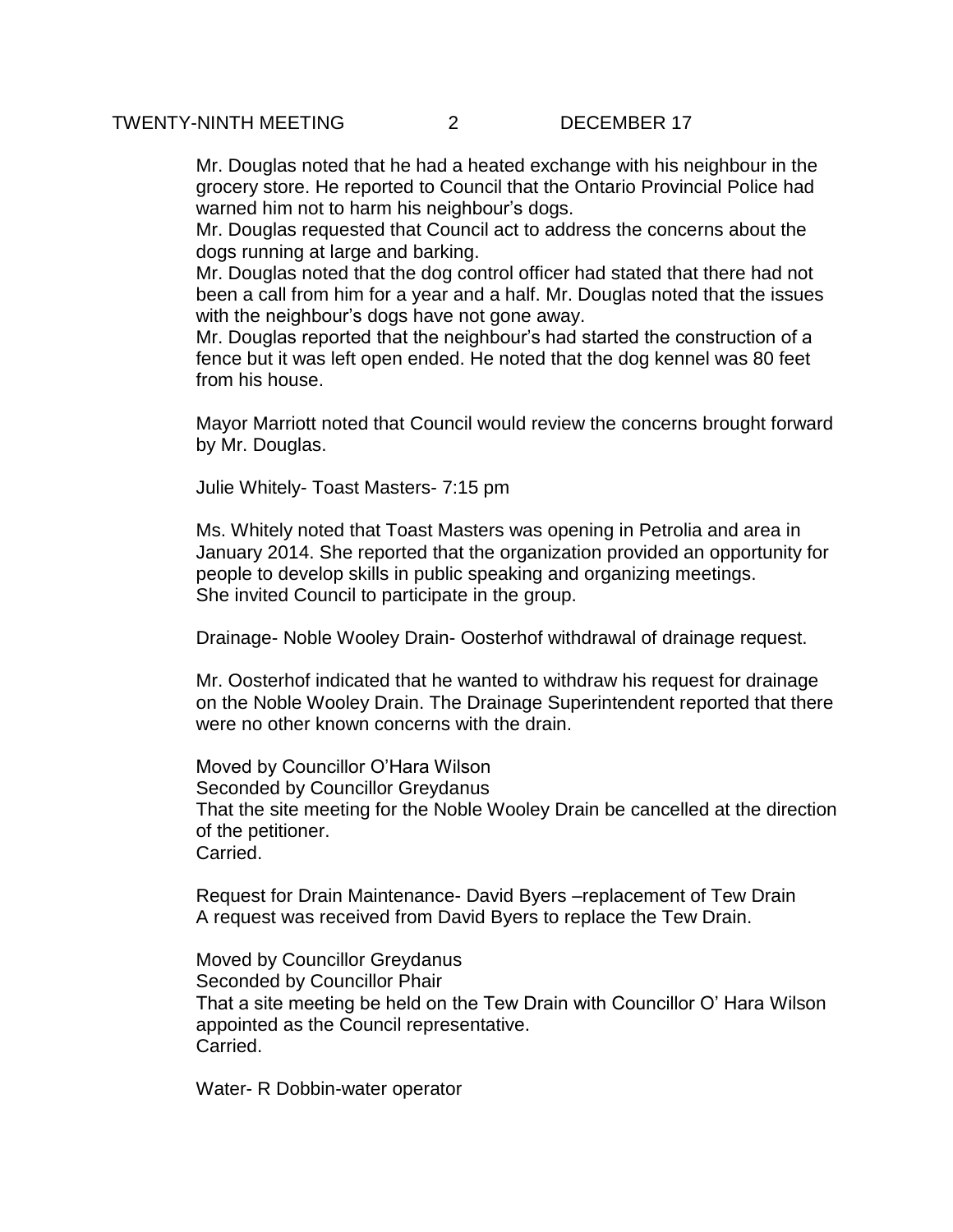Ray Dobbin discussed his interest in maintaining his water operator's license. Mr. Dobbin explained the requirements to maintain a water operation license. He requested that he be included as an operator with the Township of Enniskillen.

Moved by Councillor Phair Seconded by Councillor Greydanus That R Dobbin be accepted as a water operator for the Township of Enniskillen. Carried.

- C. Correspondence for information
	- 1. Jennifer Bousfield Ministry of Agriculture and Food- SRNMIF Capital Program – no funding
	- 2. Moore Agricultural Society-acknowledgement of financial support to Fair
	- 3. Federation of Canadian Municipalities- communique Dec 6, 7
	- 4. Pat Davidson MP
		- 1. New Initiatives for Stronger Southern Ontario
		- 2. Enhanced VIA Rail services
	- 5. Ministry of Citizenship and Immigration Ontario Medal for Young Volunteers
	- 6. AMO-
		- 1. Amendments to the Waste Reduction Act concerning recycling costs to municipalities
		- 2. New Child Care Legislation, Long Term Energy Plan
		- 3. Response to Ombudsman Report
	- 7. Autism Ontario World Autism Awareness Day
	- 8. County of Lambton
		- 1. Creative County Fund- supports three projects
	- 9. 2014- Ontario Provincial Police estimate costs
	- 10.Ontario Power Authority Nest Steps in the Engagement and Procurement Design Process
	- 11.Emergency Management Sector Boundaries
	- 12.Union Gas Annual Compensation for Natural Gas Storage

Moved by Councillor Greydanus Seconded by Councillor McCallum That correspondence items 1-12 be received and filed. Carried.

- D. Correspondence requiring motions
	- 1. Township of Limerick- abolish OPP New Billing Model
	- 2. Municipality of McDougall abolish OPP New Billing Model
	- 3. Township of the Archipelago- scrap the OPP New Billing Model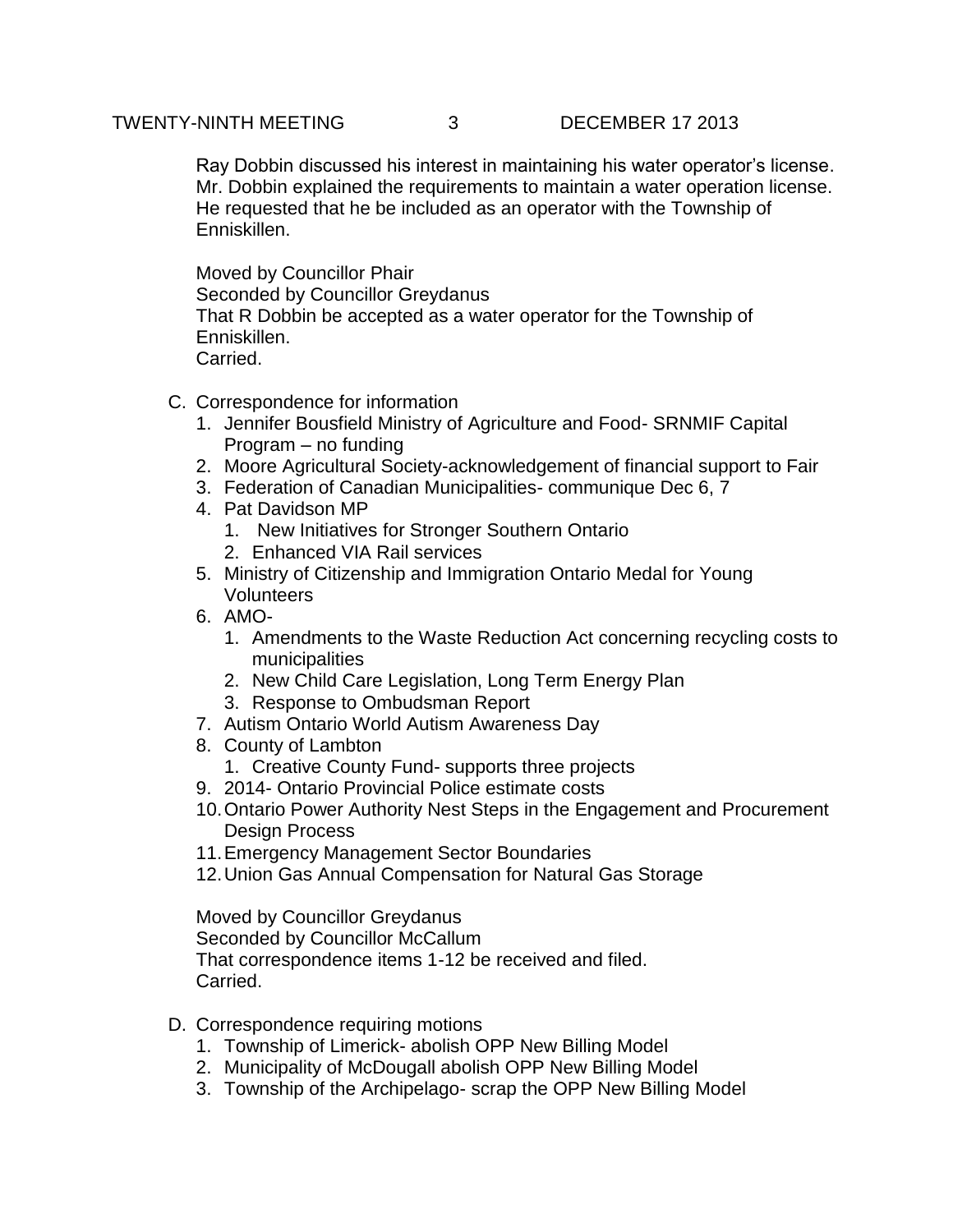## TWENTY-NINTH MEETING 4 DECEMBER 17 2013

- 4. 2014 Grant Request Meadowview Auxiliary
- 5. Resolution Tay Valley cease the OPP billing reform process
- 6. Township of Baldwin request for support
- 7. Resolution- transfer from Park's Reserve
- 8. Resolution- Stratford Federal & Provincial regulation of exotic animals

Moved by Councillor Greydanus

Seconded by Councillor O'Hara Wilson That the resolutions from Limerick, McDougall, Archipelago and Tay Valley be tabled to the next meeting for further information. Carried.

Moved by Councillor Greydanus Seconded by Councillor Phair That a donation of \$100 be made to the Lambton Meadowview Auxiliary as a 2014 grant in January of 2014. Carried.

Moved by Councillor McCallum Seconded by Councillor Greydanus That the resolution from the Township of Baldwin be received and filed. Carried.

Moved by Councillor O'Hara Wilson Seconded by Councillor Phair That a transfer be approved from the Parks reserve of \$13,000 to offset a portion of the cost of the new lighting system at Krall Park. Carried.

Moved by Councillor O'Hara Wilson Seconded by Councillor Phair That the resolution from the City of Stratford requesting federal or provincial regulation of exotic animals be supported. Carried.

E. Accounts

Mayor Marriott declared an interest as his brother was being paid through the accounts.

Councillor Phair assumed the chair during the consideration of the accounts. Moved by Councillor O'Hara Wilson Seconded by Councillor McCallum That the accounts be paid as circulated. Carried.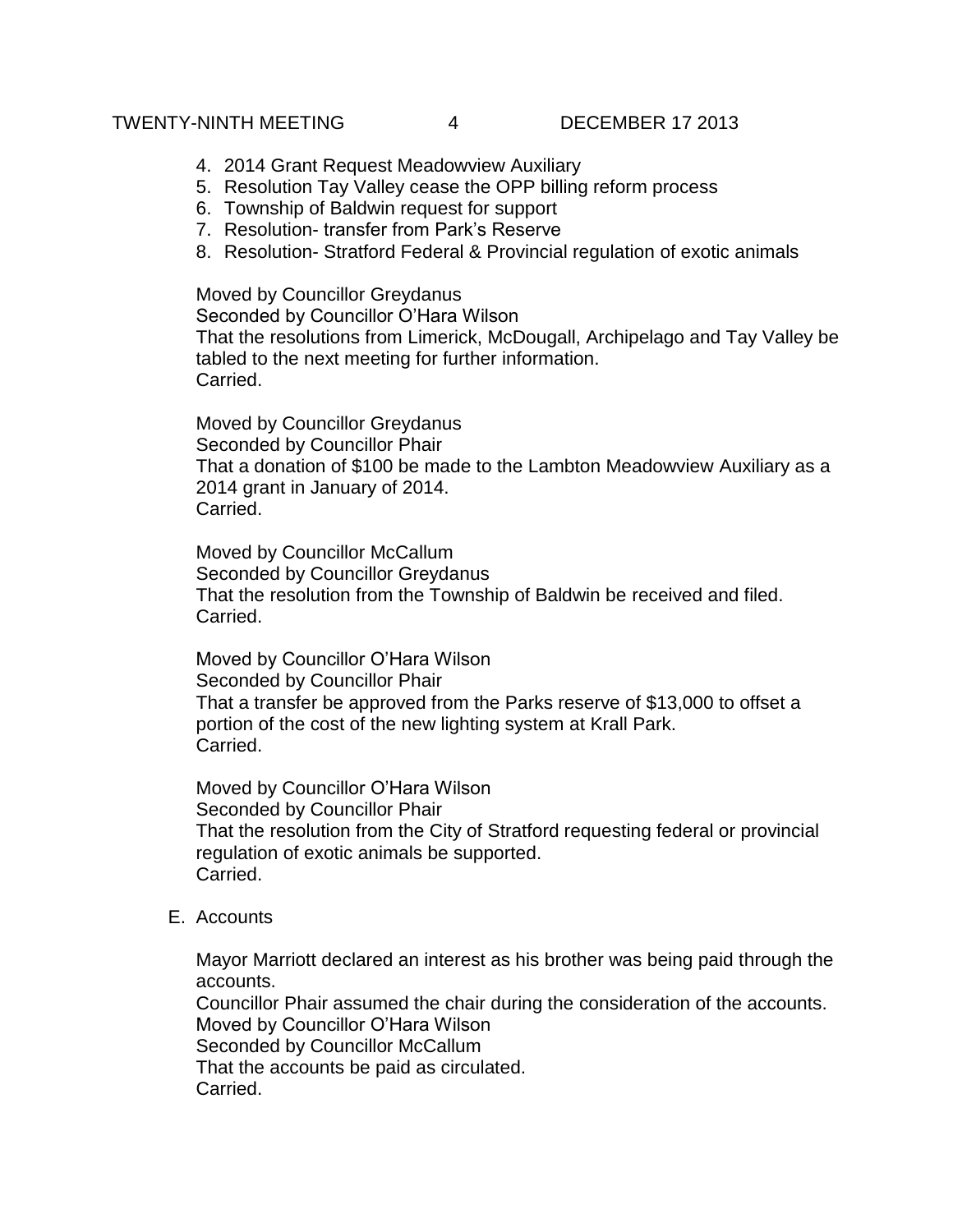- F. Bylaws
	- 1. Bylaw 89 of 2013 Bylaw to amend the site plan agreement for Podolinsky Farm Equipment re proposed new building
	- 2. Bylaw 90 of 2013 Confirmation Bylaw Dec 17-13
	- 3. Bylaw 91 of 2013 Bylaw to authorize an agreement to obtain asset management funding.
	- 4. Bylaw 92 of 2013 A Bylaw to authorize the collection of drainage assessments.
	- 5. Bylaw 93 of 2013 A Bylaw to authorize the collection of the Lammer's Drain assessments.
	- 6. Bylaw 94 of 2013 A Bylaw to authorize the collection of the Garrett Drain assessments.
	- 7. Bylaw 95 of 2013 A Bylaw to authorize the collection of the 9/10 Sideroad Drain assessments.

Moved by Councillor McCallum Seconded by Councillor Phair That first and second reading be given to Bylaws 89, 90, 91, 92, 93, 94 and 95 of 2013. Carried.

Moved by Councillor O'Hara Wilson Seconded by Councillor Greydanus That third and final reading be given to Bylaws 89, 90, 91, 92, 93, 94 and 95 of 2013. Carried.

- G. Other Business
	- 1. Memo 2014 OMPF

A discussion took place in regards to the calculation of the 2014 OMPF grant.

2. Memo Banking RFP

Moved by Councillor O'Hara Wilson Seconded by Councillor Greydanus That the Township of Enniskillen participate in the CKLAG banking RFP. Carried.

The Clerk was instructed to circulate a copy of the dog licensing bylaw for review at the next meeting. A request was made that a report be prepared by the dog licensing officer for review at the next meeting concerning the issues presented by William Douglas.